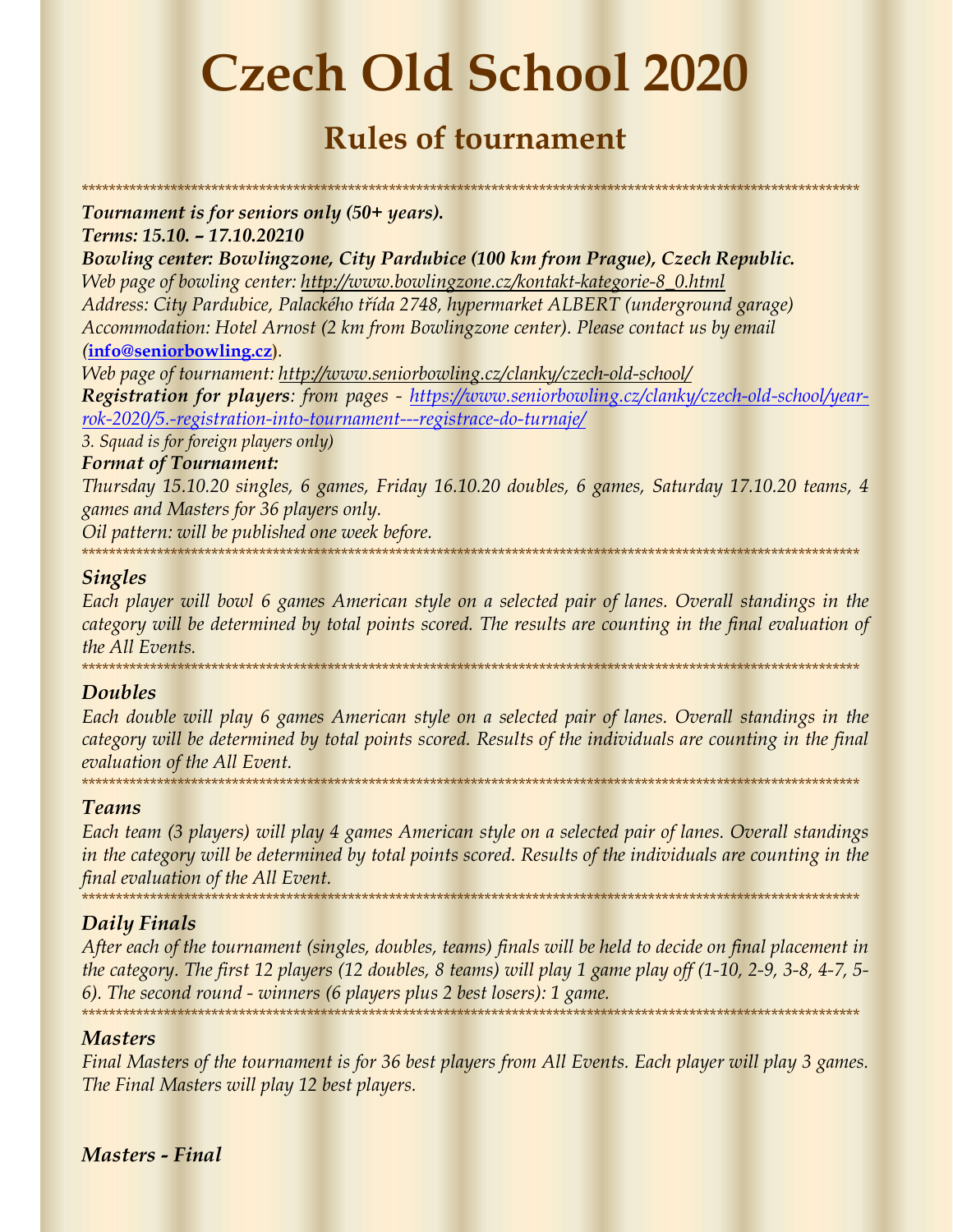The best 12 players will play 1 game play off (1-12, 2-11, 3-10, 4-9, 5-8, 6-7). The second round winners play 1 game.<br>\*\*\*\*\*\*\*\*\*\*\*\*\*\*\*\*\*\*\*\*\*\*\*\* \*\*\*\*\*\*\*\*\*\*\*\*\*\*\*\*\*\*\*\*\*\*\*\*\*\*\*\*\*\*\*\*\*\*\*\*\*\*\*\*\*\*\*\*\*\*\*\*\*\*\*\*\*\*\*\*\*\*\*\*\*\*\*\*\*\*\*\*\*\*\*\*\*\*\*\*\*\*\*\*\*\*\*\*\*\*\*\*\*\*\*\*\*\*\*\*\*\*\*\*\*\*\*\*\*\*\*\*\*\*\*\*\*\*

#### Handicap

Each player over 60 years of age will receive 1 point handicap for each year (61=1, 62=2, etc.). Women will receive +8 points handicap as well.

#### Prizes

#### Singles

Position 1 50  $\epsilon$ Position 2  $35 \in$ Position 3 25  $\epsilon$ 

#### Doubles

| Position 1        | $100 \notin$ |
|-------------------|--------------|
| Position 2        | 70 €         |
| <i>Position 3</i> | $50 \in$     |

#### Teams

Position 1  $150 \in$ Position 2 105  $\epsilon$ Position 3 75  $\epsilon$ 

#### **Masters**

|                                        | Position 1 Weekly Holiday (7 days) for 2 persons "Christmas in Prague" in the fully equipped                                                                                                                                                                                                                |  |
|----------------------------------------|-------------------------------------------------------------------------------------------------------------------------------------------------------------------------------------------------------------------------------------------------------------------------------------------------------------|--|
|                                        | <i>luxury apartment.</i>                                                                                                                                                                                                                                                                                    |  |
| $\mathbf{D}$ $\mathbf{L}$ $\mathbf{L}$ | <b>IAL</b> 11. II.1.1.1. $(7, 1, \ldots)$ $(6, 0, \ldots)$ . $(1, 6, 11, \ldots, 1, 1, \ldots, 1, 1, \ldots, 1, \ldots, 1, \ldots, 1, 1, \ldots, 1, 1, \ldots, 1, 1, \ldots, 1, 1, \ldots, 1, 1, \ldots, 1, 1, \ldots, 1, 1, \ldots, 1, 1, \ldots, 1, 1, 1, \ldots, 1, 1, 1, \ldots, 1, 1, 1, \ldots, 1, 1$ |  |

- Position 2 Weekly Holiday (7 days) for 2 persons in the fully equipped luxury apartment, a term by the Agreement
- Position 3 Weekend Holiday (3 days) for 2 persons in the fully equipped luxury apartment, a term by the Agreement

#### Other Prizes

| Best game or First Perfect Game      | $30 \in$  |
|--------------------------------------|-----------|
| <b>Best game Women</b>               | $30 \in$  |
| Prize Special draws (Friday evening) | $800 \in$ |

#### Entry Fee

| Players | $80 \in$ |
|---------|----------|
| Quest   | $0 \in$  |



### Special Prices

Great entertaining evening with dinner, with interesting programs, live music and great prizes by drawing lots will be held on Friday at 20:00. This time in the style of "Country and western". Stylish clothes is welcome and is recommended! During this evening we will draw 5 special prizes in value of 800  $\epsilon$ . Each player has one lot.

 $0 \in (free!)$